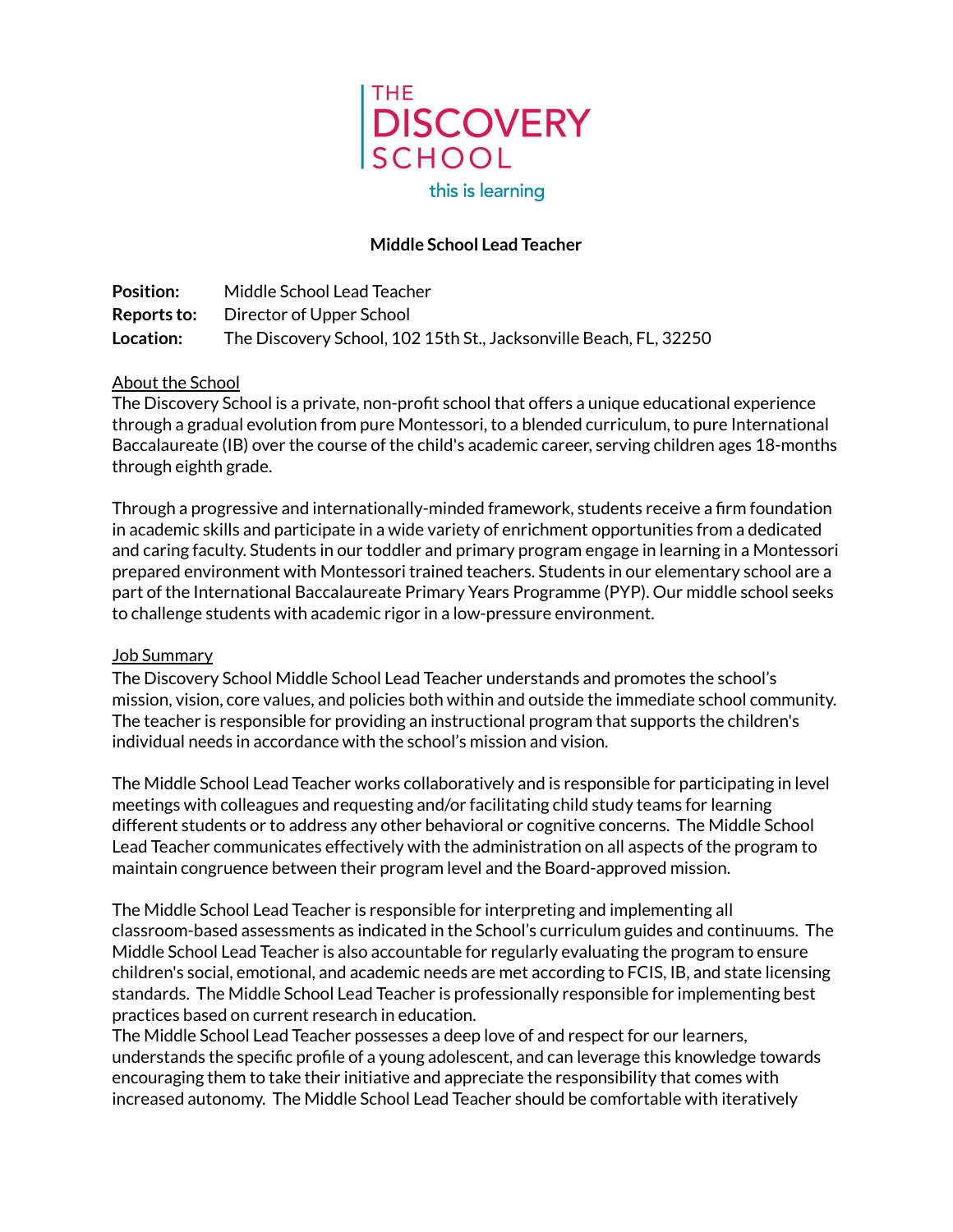

differentiating instruction strategies, allowing for conceptual learning, which may be years ahead of what schools generally consider 'grade level' learning. In addition, the Middle School Lead Teacher will have a nuanced appreciation of social-emotional development during adolescence and should be comfortable guiding students through this development with equal poise as with their academic development.

#### Normal Hours:

- Monday thru Friday that school is in session 7:30 am 4:00 pm
- Other hours as required and deemed necessary by the Director of Upper School

## Planning, Preparation, Instruction, Communication:

- The Middle School Lead Teacher at The Discovery School supports the Middle School students to provide instruction that guides the development of the child's cognitive, emotional, social, physical, and spiritual growth using the School Curriculum, units of inquiry, and current research-based best instructional practices.
- Designs instruction that supports the development of the students.
- Develops and designs personalized learning opportunities that ensure that students have multiple pathways to demonstrate competency.
- Uses the School Curriculum and current research-based best instructional practices to develop integrated units of instruction that meet students' group and individual needs.
- Works with a multi-disciplinary team of educators to create aligned interdisciplinary learning sessions that allow students to reflect on how different subjects connect. Responsible for maintaining an ongoing dialogue with enrichment teachers and coordinating curriculum integration and implementation with these teachers.
- Provides coaching and instruction to students by leading learning experiences and assessing student work across subjects.
- Is able to work as a facilitator and coach to help students through the project process and maximize opportunities for student reflection, journaling, and sharing of the artifacts of learning with our community.
- Collaboratively works with teachers and students to individualize student learning goals and assists in the tracking and documentation of learning along with those goals.
- Differentiates instruction/coaching methods according to student needs, interests, and ability levels. Works with students of various abilities assigned to the classroom, including those with learning differences as diagnosed. The teacher may be required to participate in child study team meetings, training, and planning to meet each child's needs fully.
- Dedicates time to build units of inquiry as per IB/Discovery guidelines.
- Is responsible and reflective and shows ever-present mindfulness for when technology tools enhance learning and when they can inhibit it.
- Collaborates and shares ideas with other teachers in a workshop collaboration session; works as a community to utilize each person's knowledge across the whole school, to serve students as a whole community, and continuously improve as a school and as professionals.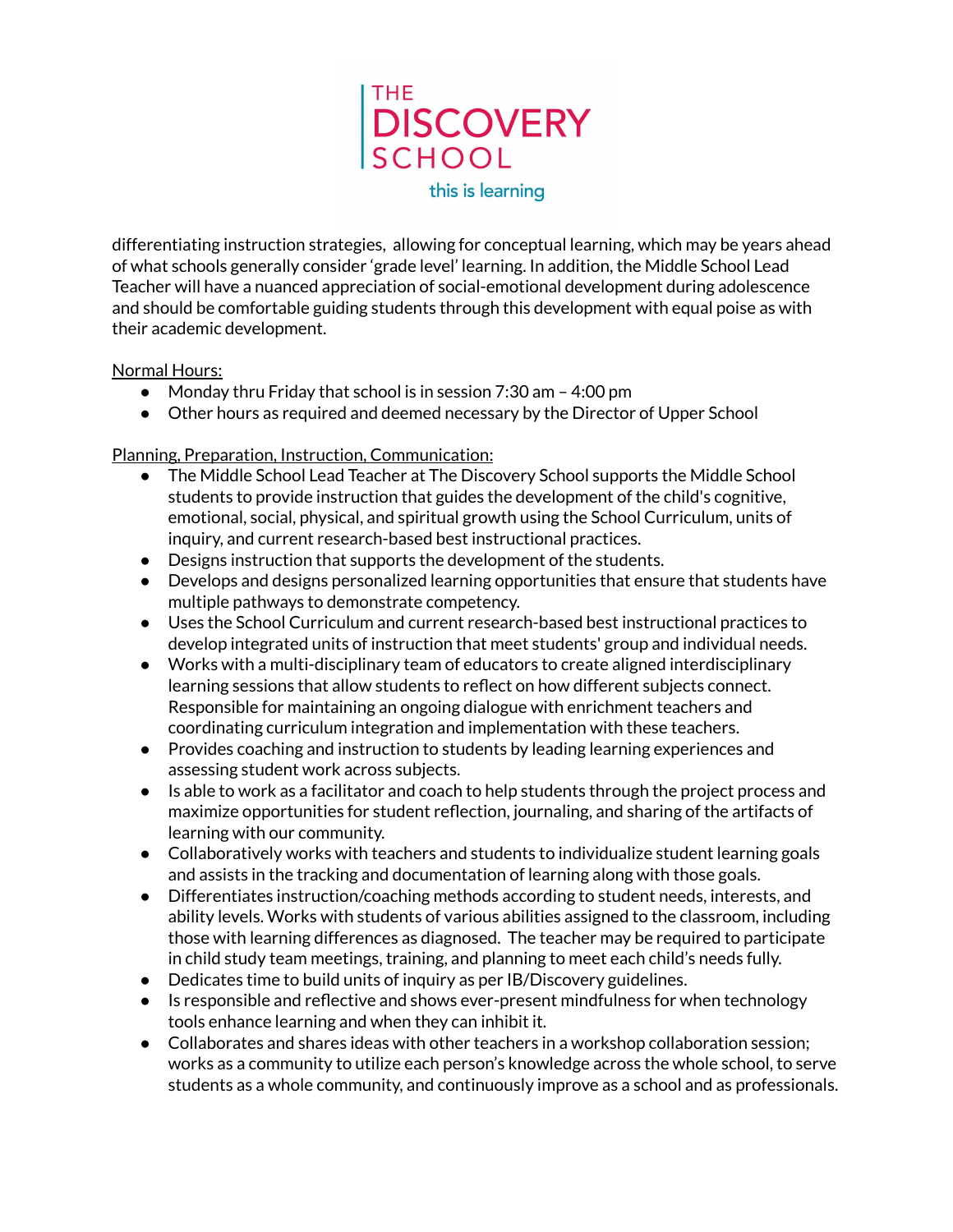

- Applies a blend of learning pedagogy, including teaching for understanding, multi-age classes, spiral curricula, thematic, Harkness, Socratic and interdisciplinary, experiential, and fully leveraging technology with laptops in every classroom (for when work requires laptops).
- Uses various assessment tools/strategies such as observations, children's work samples, projects, continuums of development, MAP, portfolios, etc. to help make instructional decisions for individual students.
- Embraces parent partnership: communicate openly, proactively, honestly, compassionately, and regularly. Shares teaching philosophy and pedagogical beliefs proactively with parents, building buy-in and support.
- Oversees daily advisory.
- Conducts at least one week of summer camp during June and/or July.

### Qualifications:

- Bachelor's degree; Master's degree in education preferred but not required.
- At least 3 years of teaching experience.
- Comfortable with the integration of technology as a tool enabling learning.
- Deep capability to engage in differentiated instruction strategies for reading and writing.
- Able to make connections across disciplines and respond to students' ideas and inquiry by adapting lesson plans.
- Exceptionally strong interpersonal skills.
- Excellent verbal and written communication skills to engage in a collaborative community.
- Strong English language & literature skills, scaffolding reading/writing related work, and providing an evaluation of work to students.
- Adept at communicating Discovery's story to various constituencies.

## Required Competencies:

- Commitment to Discovery's Characteristics of Professional Excellence:
	- 1) Model the Portrait of the Graduate
	- 2) Passionately pursue their own professional growth and development
	- 3) Unabashedly hold children at the center of all decisions and actions
	- 4) Cultivate an inclusive and vibrant learning community
	- 5) Discover and act on what is possible
- Planning & Organizing
- Interpersonal/relationship management skills
- Collaboration & Teamwork
- Innovation
- Integrity and Trust
- Adaptability
- Attentive listener